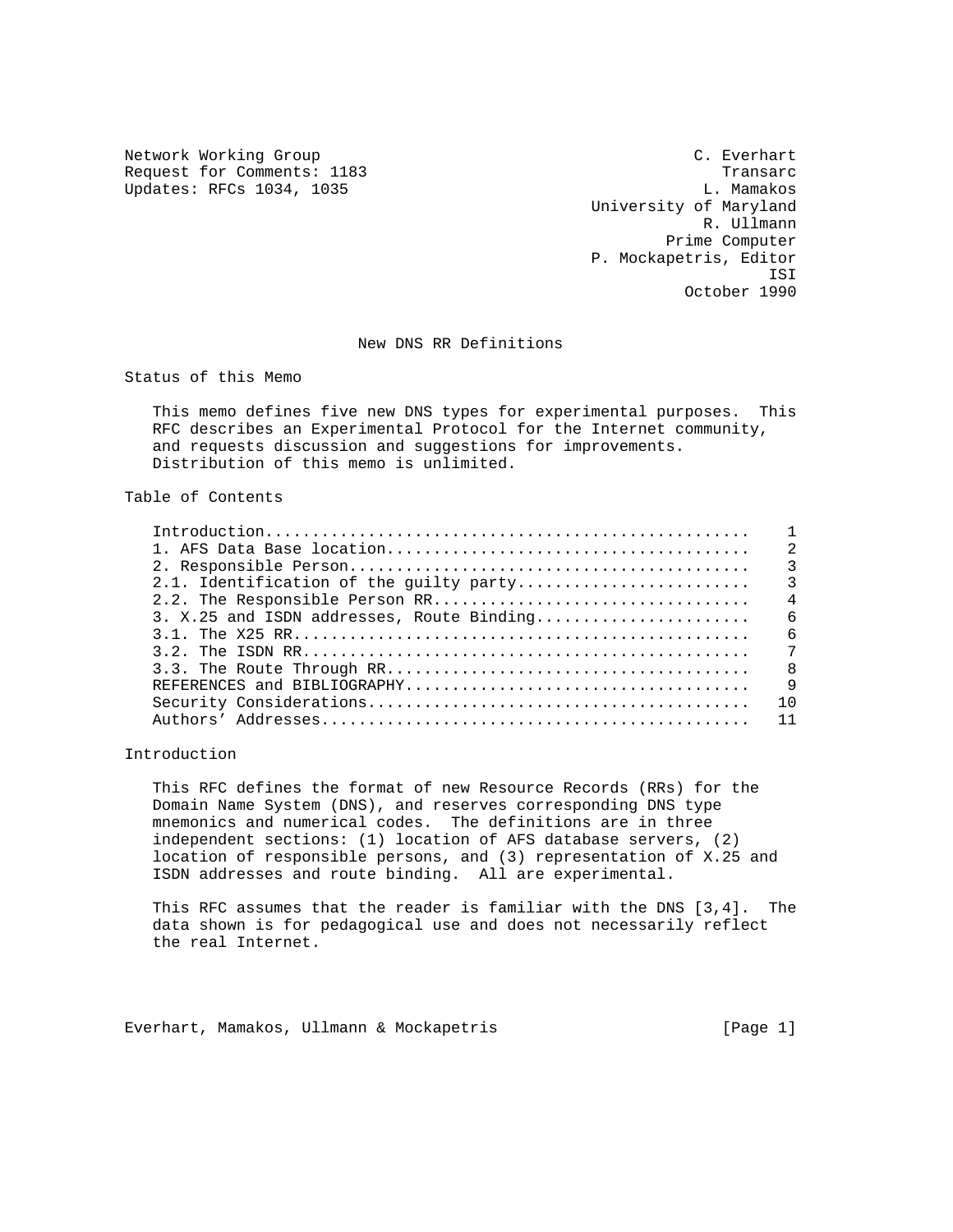### 1. AFS Data Base location

 This section defines an extension of the DNS to locate servers both for AFS (AFS is a registered trademark of Transarc Corporation) and for the Open Software Foundation's (OSF) Distributed Computing Environment (DCE) authenticated naming system using HP/Apollo's NCA, both to be components of the OSF DCE. The discussion assumes that the reader is familiar with AFS [5] and NCA [6].

 The AFS (originally the Andrew File System) system uses the DNS to map from a domain name to the name of an AFS cell database server. The DCE Naming service uses the DNS for a similar function: mapping from the domain name of a cell to authenticated name servers for that cell. The method uses a new RR type with mnemonic AFSDB and type code of 18 (decimal).

AFSDB has the following format:

<owner> <ttl> <class> AFSDB <subtype> <hostname>

 Both RDATA fields are required in all AFSDB RRs. The <subtype> field is a 16 bit integer. The <hostname> field is a domain name of a host that has a server for the cell named by the owner name of the RR.

 The format of the AFSDB RR is class insensitive. AFSDB records cause type A additional section processing for <hostname>. This, in fact, is the rationale for using a new type code, rather than trying to build the same functionality with TXT RRs.

 Note that the format of AFSDB in a master file is identical to MX. For purposes of the DNS itself, the subtype is merely an integer. The present subtype semantics are discussed below, but changes are possible and will be announced in subsequent RFCs.

 In the case of subtype 1, the host has an AFS version 3.0 Volume Location Server for the named AFS cell. In the case of subtype 2, the host has an authenticated name server holding the cell-root directory node for the named DCE/NCA cell.

 The use of subtypes is motivated by two considerations. First, the space of DNS RR types is limited. Second, the services provided are sufficiently distinct that it would continue to be confusing for a client to attempt to connect to a cell's servers using the protocol for one service, if the cell offered only the other service.

 As an example of the use of this RR, suppose that the Toaster Corporation has deployed AFS 3.0 but not (yet) the OSF's DCE. Their cell, named toaster.com, has three "AFS 3.0 cell database server"

Everhart, Mamakos, Ullmann & Mockapetris [Page 2]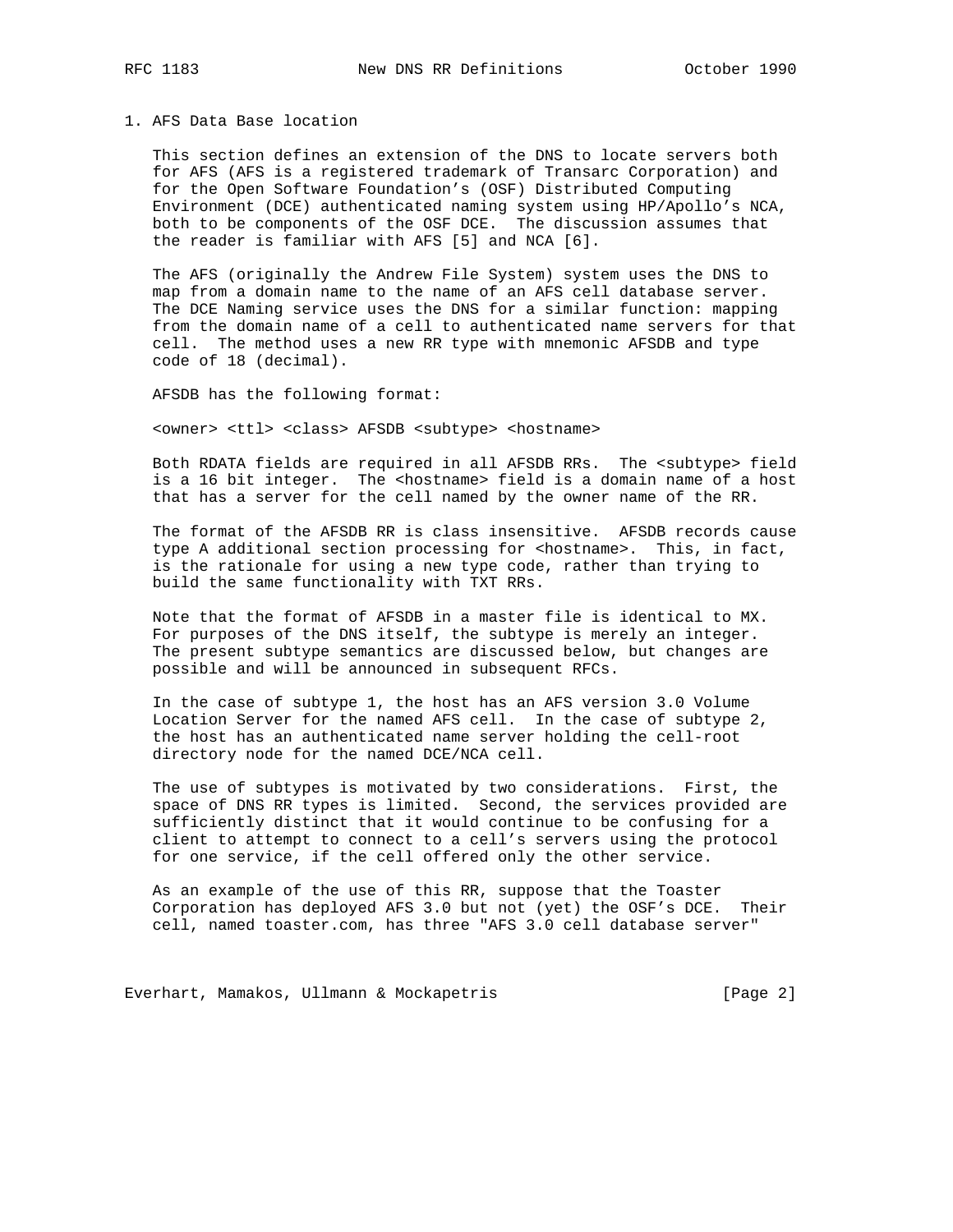machines: bigbird.toaster.com, ernie.toaster.com, and henson.toaster.com. These three machines would be listed in three AFSDB RRs. These might appear in a master file as:

| toaster.com. | AFSDB | 1 bigbird.toaster.com. |
|--------------|-------|------------------------|
| toaster.com. | AFSDR | 1 ernie.toaster.com.   |
| toaster.com. | AFSDR | 1 henson.toaster.com.  |

 As another example use of this RR, suppose that Femto College (domain name femto.edu) has deployed DCE, and that their DCE cell root directory is served by processes running on green.femto.edu and turquoise.femto.edu. Furthermore, their DCE file servers also run AFS 3.0-compatible volume location servers, on the hosts turquoise.femto.edu and orange.femto.edu. These machines would be listed in four AFSDB RRs, which might appear in a master file as:

| femto.edu. | AFSDB | 2 green.femto.edu.     |
|------------|-------|------------------------|
| femto.edu. | AFSDB | 2 turquoise.femto.edu. |
| femto.edu. | AFSDB | 1 turquoise.femto.edu. |
| femto.edu. | AFSDB | 1 orange.femto.edu.    |

## 2. Responsible Person

 The purpose of this section is to provide a standard method for associating responsible person identification to any name in the DNS.

 The domain name system functions as a distributed database which contains many different form of information. For a particular name or host, you can discover it's Internet address, mail forwarding information, hardware type and operating system among others.

 A key aspect of the DNS is that the tree-structured namespace can be divided into pieces, called zones, for purposes of distributing control and responsibility. The responsible person for zone database purposes is named in the SOA RR for that zone. This section describes an extension which allows different responsible persons to be specified for different names in a zone.

2.1. Identification of the guilty party

 Often it is desirable to be able to identify the responsible entity for a particular host. When that host is down or malfunctioning, it is difficult to contact those parties which might resolve or repair the host. Mail sent to POSTMASTER may not reach the person in a timely fashion. If the host is one of a multitude of workstations, there may be no responsible person which can be contacted on that host.

Everhart, Mamakos, Ullmann & Mockapetris [Page 3]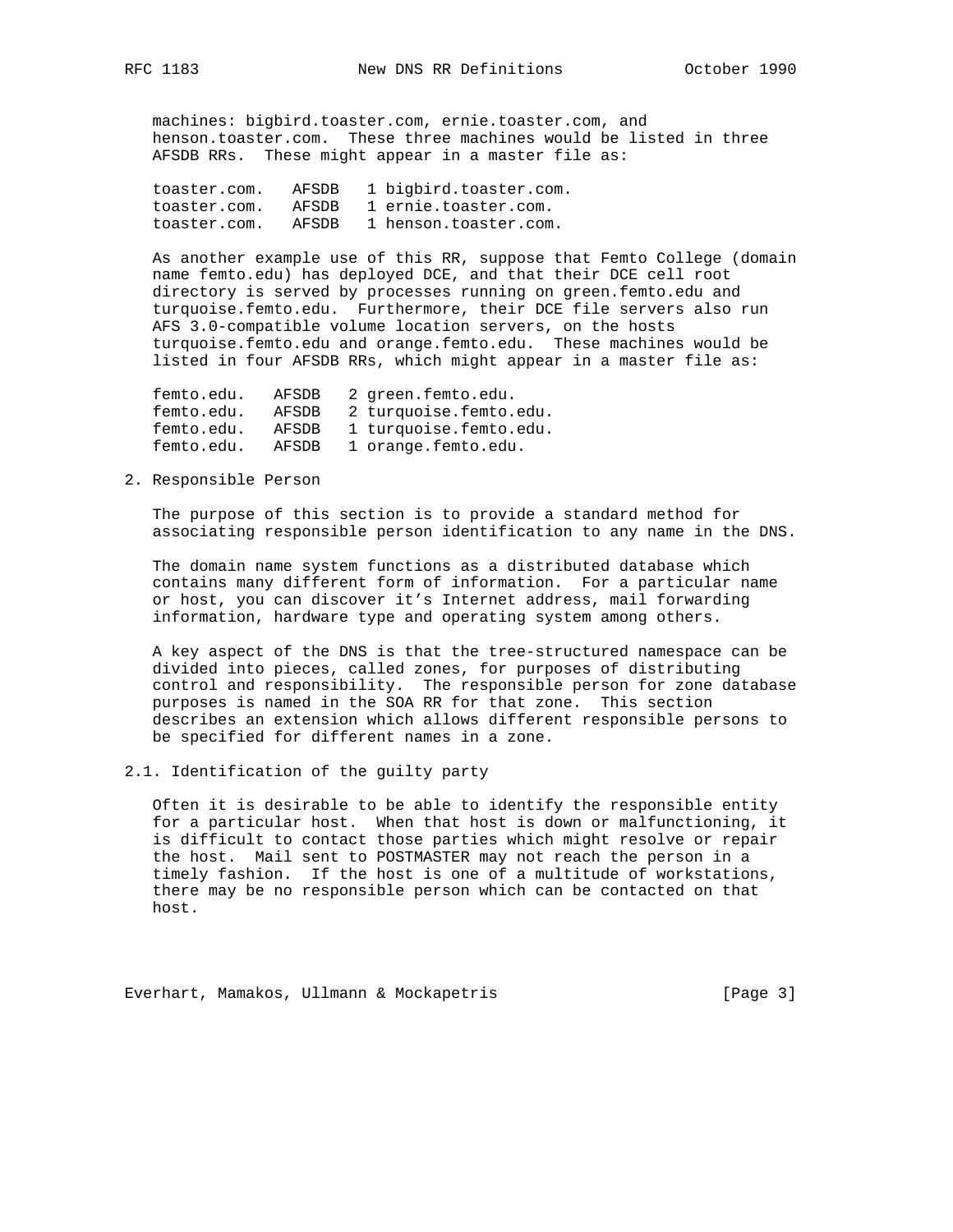The POSTMASTER mailbox on that host continues to be a good contact point for mail problems, and the zone contact in the SOA record for database problem, but the RP record allows us to associate a mailbox to entities that don't receive mail or are not directly connected (namespace-wise) to the problem (e.g., GATEWAY.ISI.EDU might want to point at HOTLINE@BBN.COM, and GATEWAY doesn't get mail, nor does the ISI zone administrator have a clue about fixing gateways).

2.2. The Responsible Person RR

 The method uses a new RR type with mnemonic RP and type code of 17 (decimal).

RP has the following format:

<owner> <ttl> <class> RP <mbox-dname> <txt-dname>

Both RDATA fields are required in all RP RRs.

 The first field, <mbox-dname>, is a domain name that specifies the mailbox for the responsible person. Its format in master files uses the DNS convention for mailbox encoding, identical to that used for the RNAME mailbox field in the SOA RR. The root domain name (just ".") may be specified for <mbox-dname> to indicate that no mailbox is available.

 The second field, <txt-dname>, is a domain name for which TXT RR's exist. A subsequent query can be performed to retrieve the associated TXT resource records at <txt-dname>. This provides a level of indirection so that the entity can be referred to from multiple places in the DNS. The root domain name (just ".") may be specified for <txt-dname> to indicate that the TXT\_DNAME is absent, and no associated TXT RR exists.

The format of the RP RR is class insensitive. RP records cause no additional section processing. (TXT additional section processing for <txt-dname> is allowed as an option, but only if it is disabled for the root, i.e., ".").

 The Responsible Person RR can be associated with any node in the Domain Name System hierarchy, not just at the leaves of the tree.

 The TXT RR associated with the TXT\_DNAME contain free format text suitable for humans. Refer to [4] for more details on the TXT RR.

 Multiple RP records at a single name may be present in the database. They should have identical TTLs.

Everhart, Mamakos, Ullmann & Mockapetris [Page 4]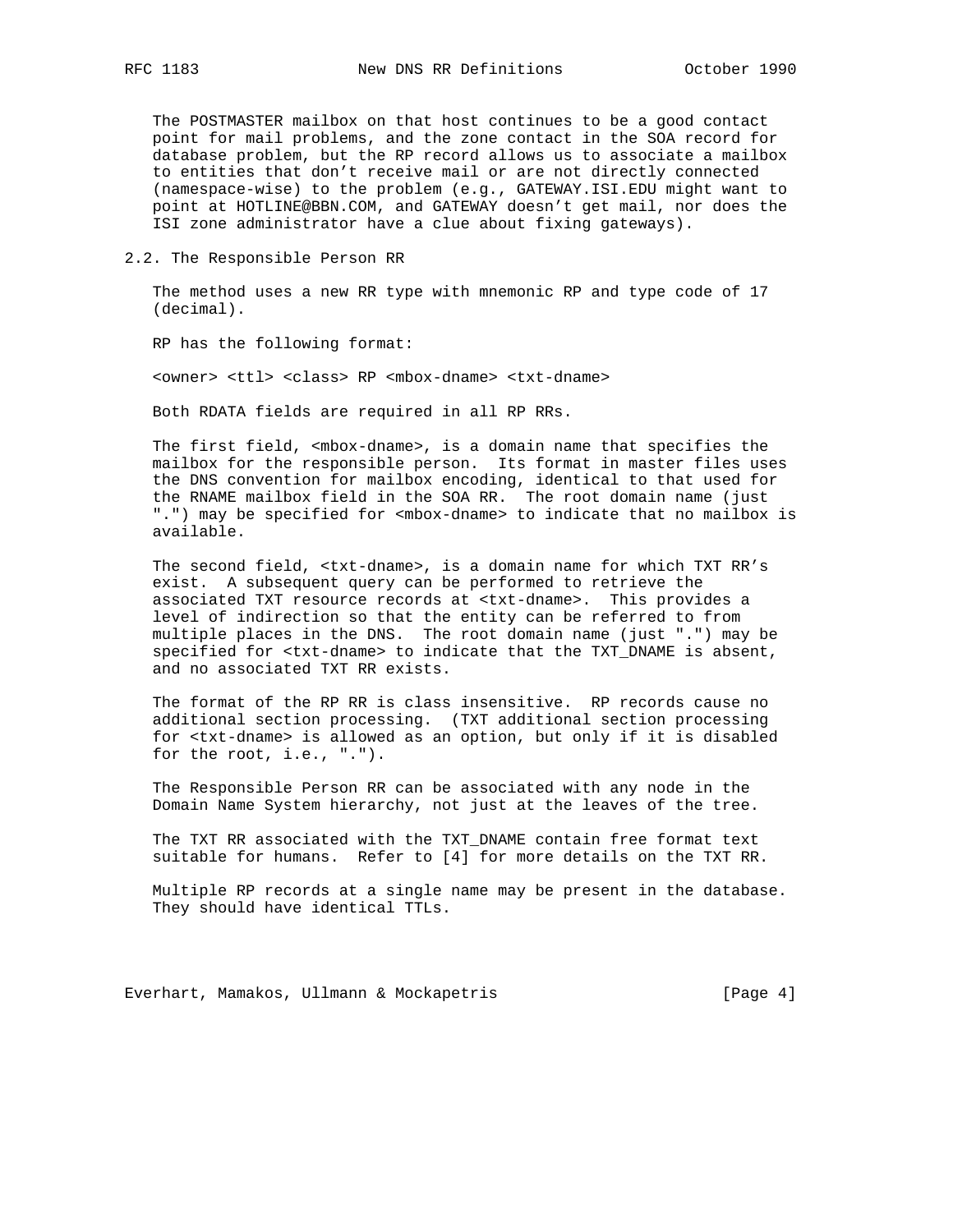EXAMPLES Some examples of how the RP record might be used. sayshell.umd.edu. A 128.8.1.14 MX 10 sayshell.umd.edu. HINFO NeXT UNIX WKS 128.8.1.14 tcp ftp telnet smtp RP louie.trantor.umd.edu. LAM1.people.umd.edu. LAM1.people.umd.edu. TXT ( "Louis A. Mamakos, (301) 454-2946, don't call me at home!" ) In this example, the responsible person's mailbox for the host SAYSHELL.UMD.EDU is louie@trantor.umd.edu. The TXT RR at LAM1.people.umd.edu provides additional information and advice. TERP.UMD.EDU. A 128.8.10.90 MX 10 128.8.10.90 HINFO MICROVAX-II UNIX WKS 128.8.10.90 udp domain WKS 128.8.10.90 tcp ftp telnet smtp domain RP louie.trantor.umd.edu. LAM1.people.umd.edu. RP root.terp.umd.edu. ops.CS.UMD.EDU. TRANTOR.UMD.EDU. A 128.8.10.14 A 128.8.10.14<br>MX 10 trantor.umd.edu. HINFO MICROVAX-II UNIX WKS 128.8.10.14 udp domain WKS 128.8.10.14 tcp ftp telnet smtp domain RP louie.trantor.umd.edu. LAM1.people.umd.edu. RP petry.netwolf.umd.edu. petry.people.UMD.EDU. RP root.trantor.umd.edu. ops.CS.UMD.EDU. RP gregh.sunset.umd.edu. . LAM1.people.umd.edu. TXT "Louis A. Mamakos (301) 454-2946"<br>petry.people.umd.edu. TXT "Michael G. Petry (301) 454-2946" "Michael G. Petry (301) 454-2946" ops.CS.UMD.EDU. TXT "CS Operations Staff (301) 454-2943"

 This set of resource records has two hosts, TRANTOR.UMD.EDU and TERP.UMD.EDU, as well as a number of TXT RRs. Note that TERP.UMD.EDU and TRANTOR.UMD.EDU both reference the same pair of TXT resource records, although the mail box names (root.terp.umd.edu and root.trantor.umd.edu) differ.

 Here, we obviously care much more if the machine flakes out, as we've specified four persons which might want to be notified of problems or other events involving TRANTOR.UMD.EDU. In this example, the last RP

Everhart, Mamakos, Ullmann & Mockapetris [Page 5]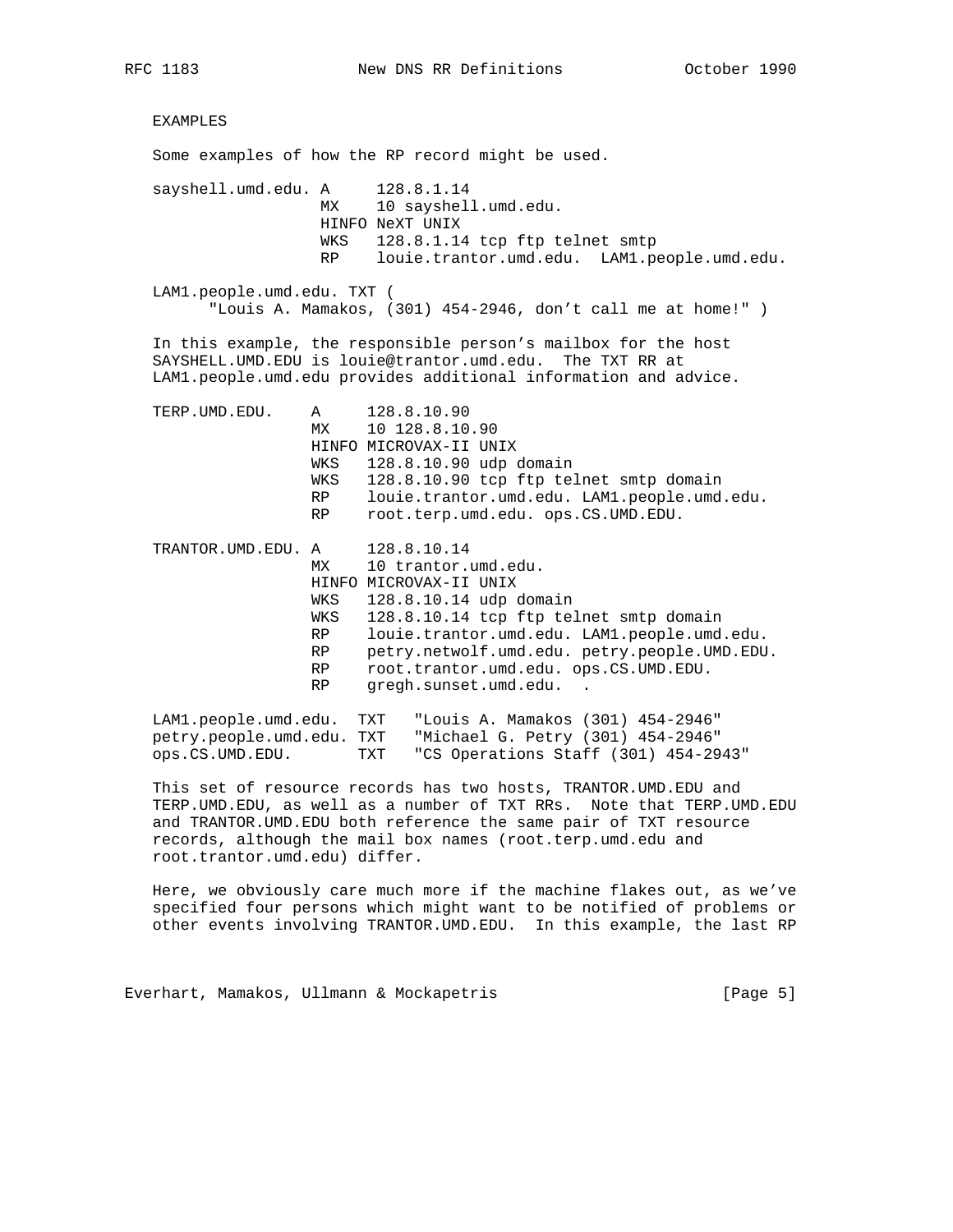RR for TRANTOR.UMD.EDU specifies a mailbox (gregh.sunset.umd.edu), but no associated TXT RR.

3. X.25 and ISDN addresses, Route Binding

 This section describes an experimental representation of X.25 and ISDN addresses in the DNS, as well as a route binding method, analogous to the MX for mail routing, for very large scale networks.

 There are several possible uses, all experimental at this time. First, the RRs provide simple documentation of the correct addresses to use in static configurations of IP/X.25 [11] and SMTP/X.25 [12].

 The RRs could also be used automatically by an internet network-layer router, typically IP. The procedure would be to map IP address to domain name, then name to canonical name if needed, then following RT records, and finally attempting an IP/X.25 call to the address found. Alternately, configured domain names could be resolved to identify IP to X.25/ISDN bindings for a static but periodically refreshed routing table.

 This provides a function similar to ARP for wide area non-broadcast networks that will scale well to a network with hundreds of millions of hosts.

 Also, a standard address binding reference will facilitate other experiments in the use of X.25 and ISDN, especially in serious inter-operability testing. The majority of work in such a test is establishing the n-squared entries in static tables.

 Finally, the RRs are intended for use in a proposal [13] by one of the authors for a possible next-generation internet.

3.1. The X25 RR

The X25 RR is defined with mnemonic X25 and type code 19 (decimal).

X25 has the following format:

<owner> <ttl> <class> X25 <PSDN-address>

<PSDN-address> is required in all X25 RRs.

 <PSDN-address> identifies the PSDN (Public Switched Data Network) address in the X.121 [10] numbering plan associated with <owner>. Its format in master files is a <character-string> syntactically identical to that used in TXT and HINFO.

Everhart, Mamakos, Ullmann & Mockapetris [Page 6]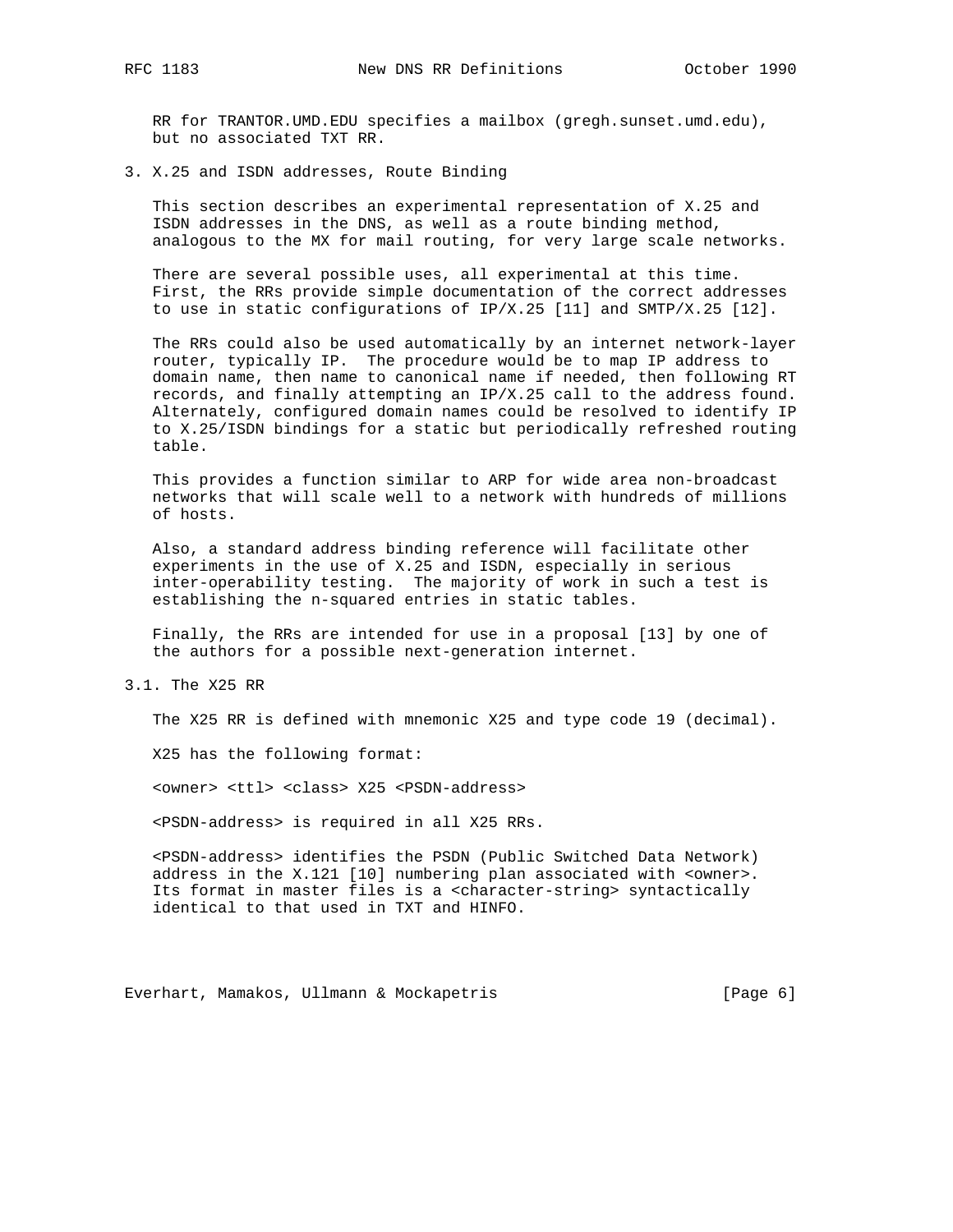The format of X25 is class insensitive. X25 RRs cause no additional section processing.

 The <PSDN-address> is a string of decimal digits, beginning with the 4 digit DNIC (Data Network Identification Code), as specified in X.121. National prefixes (such as a 0) MUST NOT be used.

For example:

Relay.Prime.COM. X25 311061700956

3.2. The ISDN RR

The ISDN RR is defined with mnemonic ISDN and type code 20 (decimal).

 An ISDN (Integrated Service Digital Network) number is simply a telephone number. The intent of the members of the CCITT is to upgrade all telephone and data network service to a common service.

 The numbering plan (E.163/E.164) is the same as the familiar international plan for POTS (an un-official acronym, meaning Plain Old Telephone Service). In E.166, CCITT says "An E.163/E.164 telephony subscriber may become an ISDN subscriber without a number change."

ISDN has the following format:

<owner> <ttl> <class> ISDN <ISDN-address> <sa>

The <ISDN-address> field is required; <sa> is optional.

 <ISDN-address> identifies the ISDN number of <owner> and DDI (Direct Dial In) if any, as defined by E.164 [8] and E.163 [7], the ISDN and PSTN (Public Switched Telephone Network) numbering plan. E.163 defines the country codes, and E.164 the form of the addresses. Its format in master files is a <character-string> syntactically identical to that used in TXT and HINFO.

 <sa> specifies the subaddress (SA). The format of <sa> in master files is a <character-string> syntactically identical to that used in TXT and HINFO.

 The format of ISDN is class insensitive. ISDN RRs cause no additional section processing.

 The <ISDN-address> is a string of characters, normally decimal digits, beginning with the E.163 country code and ending with the DDI if any. Note that ISDN, in Q.931, permits any IA5 character in the

Everhart, Mamakos, Ullmann & Mockapetris [Page 7]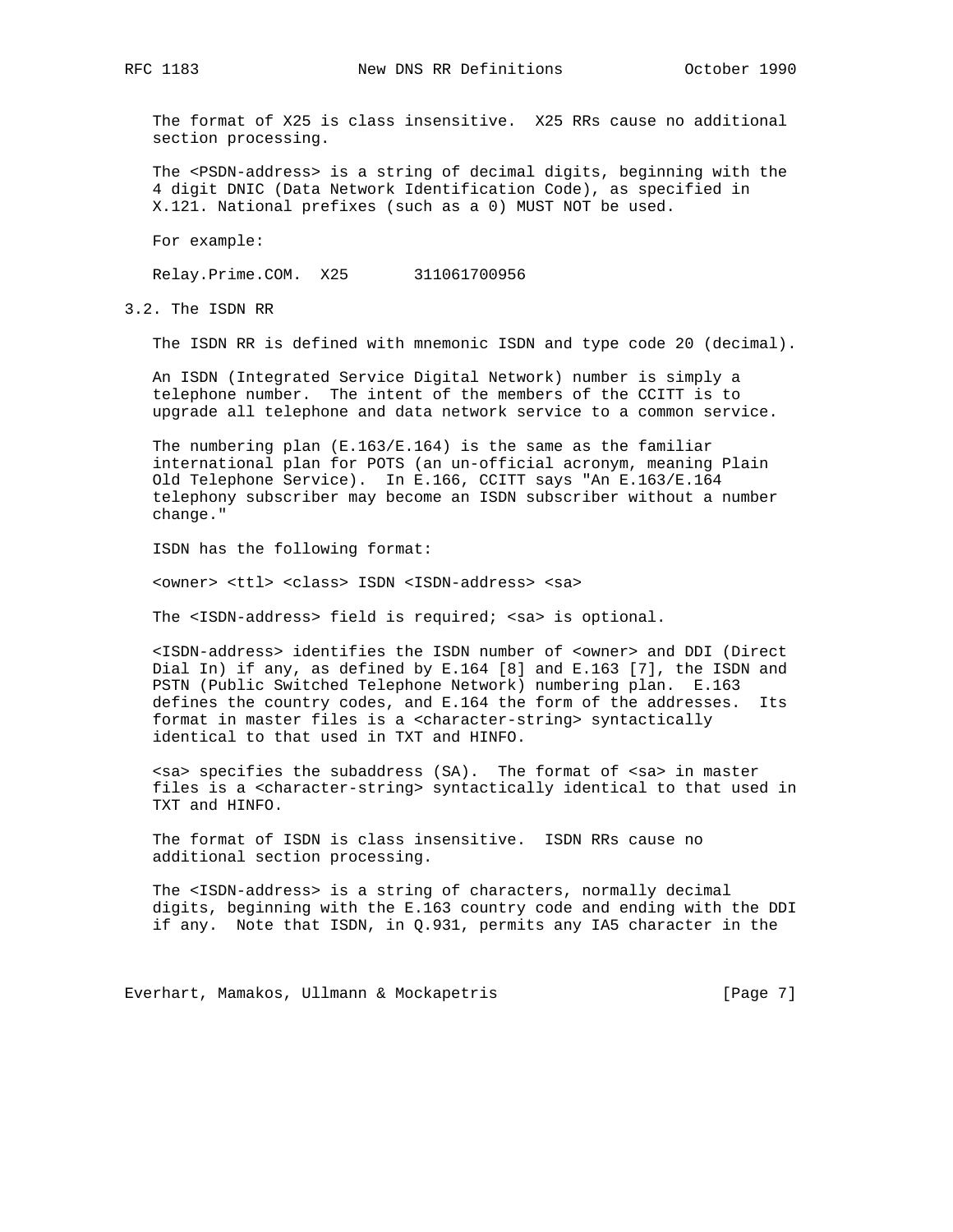general case.

 The <sa> is a string of hexadecimal digits. For digits 0-9, the concrete encoding in the Q.931 call setup information element is identical to BCD.

For example:

 Relay.Prime.COM. IN ISDN 150862028003217 sh.Prime.COM. IN ISDN 150862028003217 004

 (Note: "1" is the country code for the North American Integrated Numbering Area, i.e., the system of "area codes" familiar to people in those countries.)

 The RR data is the ASCII representation of the digits. It is encoded as one or two <character-string>s, i.e., count followed by characters.

 CCITT recommendation E.166 [9] defines prefix escape codes for the representation of ISDN (E.163/E.164) addresses in X.121, and PSDN (X.121) addresses in E.164. It specifies that the exact codes are a "national matter", i.e., different on different networks. A host connected to the ISDN may be able to use both the X25 and ISDN addresses, with the local prefix added.

3.3. The Route Through RR

 The Route Through RR is defined with mnemonic RT and type code 21 (decimal).

 The RT resource record provides a route-through binding for hosts that do not have their own direct wide area network addresses. It is used in much the same way as the MX RR.

RT has the following format:

<owner> <ttl> <class> RT <preference> <intermediate-host>

Both RDATA fields are required in all RT RRs.

The first field, <preference>, is a 16 bit integer, representing the preference of the route. Smaller numbers indicate more preferred routes.

 <intermediate-host> is the domain name of a host which will serve as an intermediate in reaching the host specified by <owner>. The DNS RRs associated with <intermediate-host> are expected to include at

Everhart, Mamakos, Ullmann & Mockapetris [Page 8]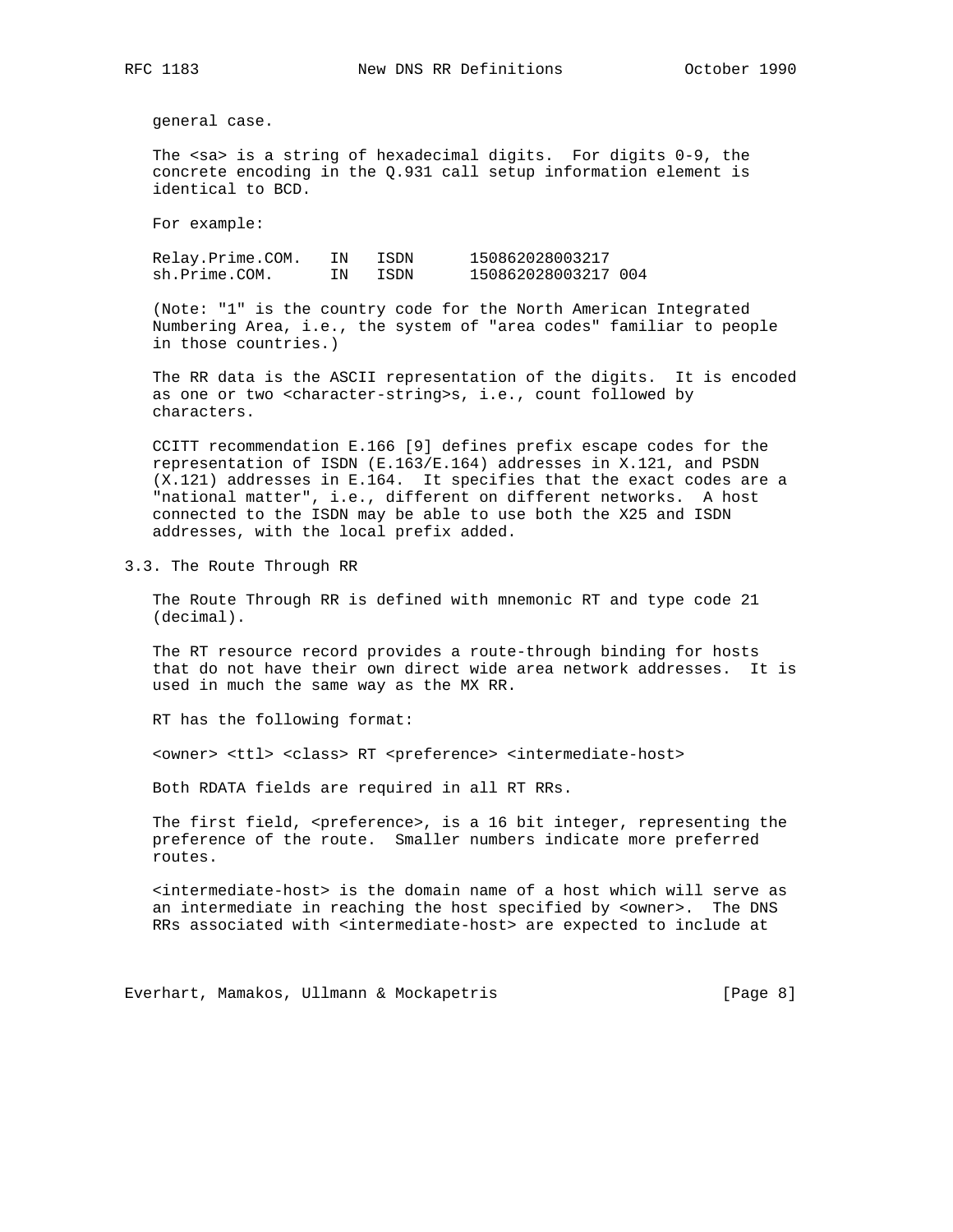least one A, X25, or ISDN record.

 The format of the RT RR is class insensitive. RT records cause type X25, ISDN, and A additional section processing for <intermediate host>.

For example,

| sh.prime.com. | IN | RT          | 2  | Relay.Prime.COM.       |
|---------------|----|-------------|----|------------------------|
|               | TN | RT <b>R</b> | 10 | NET.Prime.COM.         |
| *.prime.com.  | IN |             |    | RT 90 Relay.Prime.COM. |

 When a host is looking up DNS records to attempt to route a datagram, it first looks for RT records for the destination host, which point to hosts with address records (A, X25, ISDN) compatible with the wide area networks available to the host. If it is itself in the set of RT records, it discards any RTs with preferences higher or equal to its own. If there are no (remaining) RTs, it can then use address records of the destination itself.

 Wild-card RTs are used exactly as are wild-card MXs. RT's do not "chain"; that is, it is not valid to use the RT RRs found for a host referred to by an RT.

The concrete encoding is identical to the MX RR.

REFERENCES and BIBLIOGRAPHY

- [1] Stahl, M., "Domain Administrators Guide", RFC 1032, Network Information Center, SRI International, November 1987.
- [2] Lottor, M., "Domain Administrators Operations Guide", RFC 1033, Network Information Center, SRI International, November, 1987.
- [3] Mockapetris, P., "Domain Names Concepts and Facilities", RFC 1034, USC/Information Sciences Institute, November 1987.
- [4] Mockapetris, P., "Domain Names Implementation and Specification", RFC 1035, USC/Information Sciences Institute, November 1987.
- [5] Spector A., and M. Kazar, "Uniting File Systems", UNIX Review, 7(3), pp. 61-69, March 1989.
- [6] Zahn, et al., "Network Computing Architecture", Prentice-Hall, 1989.
- [7] International Telegraph and Telephone Consultative Committee,

Everhart, Mamakos, Ullmann & Mockapetris [Page 9]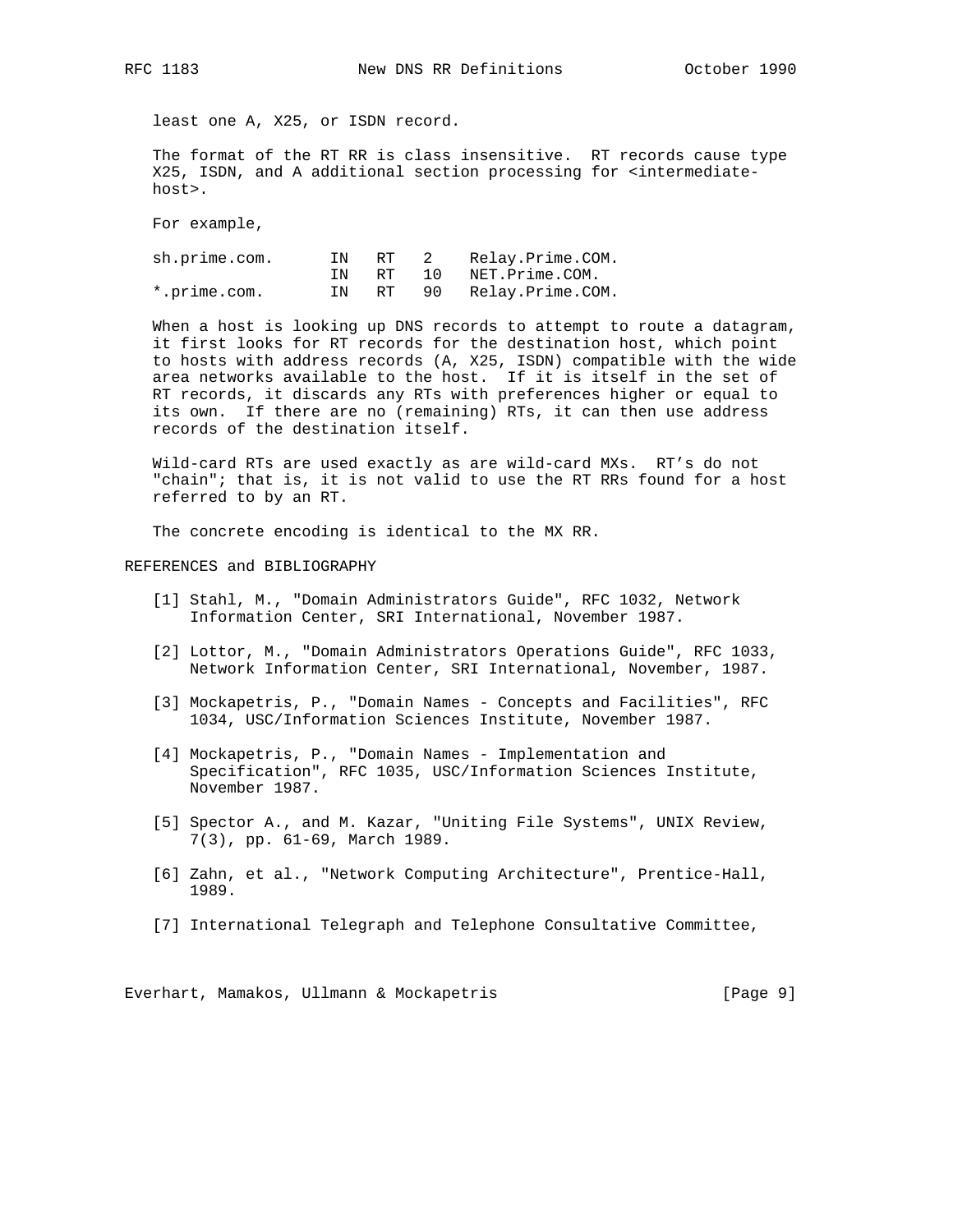"Numbering Plan for the International Telephone Service", CCITT Recommendations E.163., IXth Plenary Assembly, Melbourne, 1988, Fascicle II.2 ("Blue Book").

- [8] International Telegraph and Telephone Consultative Committee, "Numbering Plan for the ISDN Era", CCITT Recommendations E.164., IXth Plenary Assembly, Melbourne, 1988, Fascicle II.2 ("Blue Book").
- [9] International Telegraph and Telephone Consultative Committee. "Numbering Plan Interworking in the ISDN Era", CCITT Recommendations E.166., IXth Plenary Assembly, Melbourne, 1988, Fascicle II.2 ("Blue Book").
- [10] International Telegraph and Telephone Consultative Committee, "International Numbering Plan for the Public Data Networks", CCITT Recommendations X.121., IXth Plenary Assembly, Melbourne, 1988, Fascicle VIII.3 ("Blue Book"); provisional, Geneva, 1978; amended, Geneva, 1980, Malaga-Torremolinos, 1984 and Melborne, 1988.
- [11] Korb, J., "Standard for the Transmission of IP datagrams Over Public Data Networks", RFC 877, Purdue University, September 1983.
- [12] Ullmann, R., "SMTP on X.25", RFC 1090, Prime Computer, February 1989.
- [13] Ullmann, R., "TP/IX: The Next Internet", Prime Computer (unpublished), July 1990.
- [14] Mockapetris, P., "DNS Encoding of Network Names and Other Types", RFC 1101, USC/Information Sciences Institute, April 1989.

Security Considerations

Security issues are not addressed in this memo.